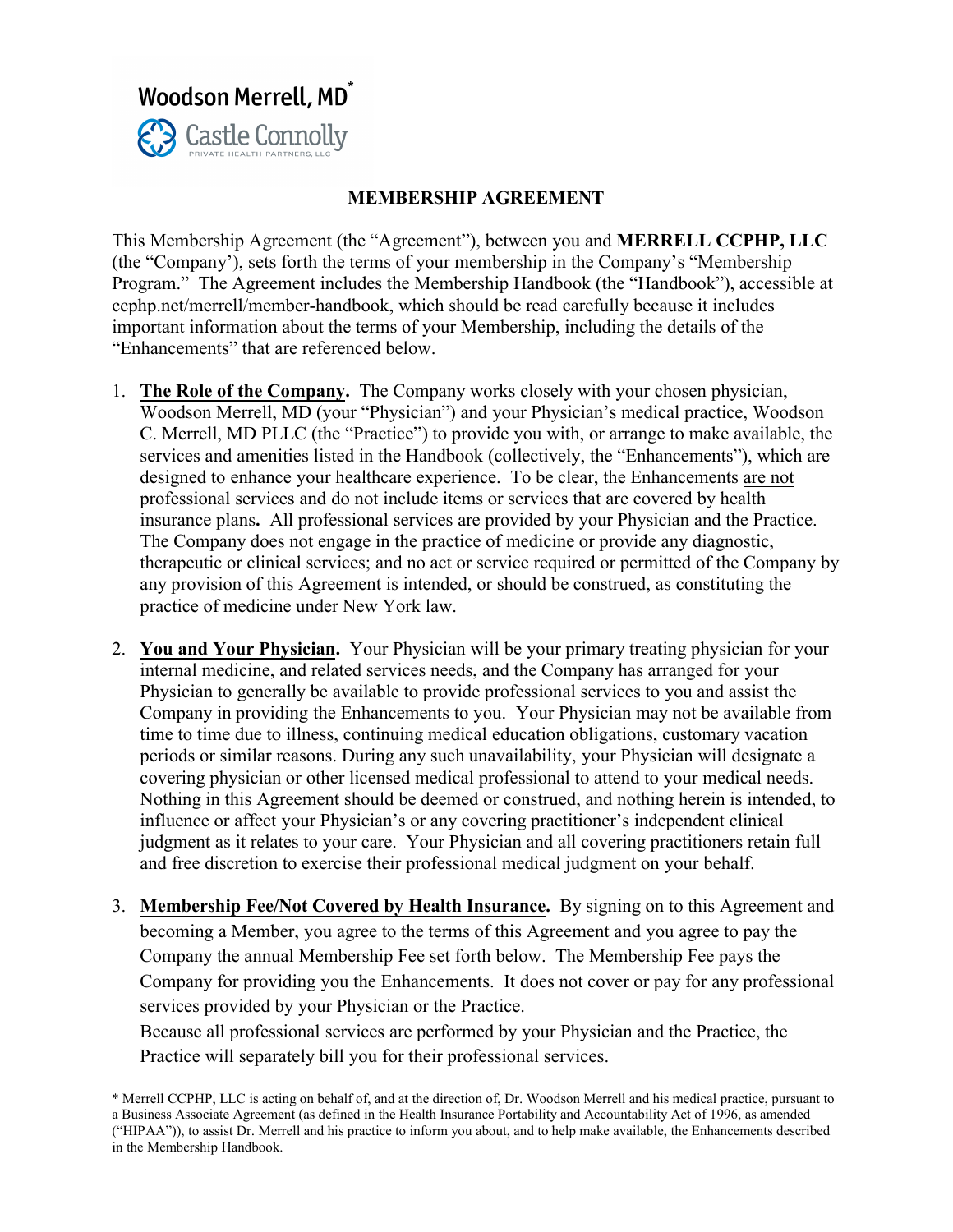You agree not to submit to your health insurer or health plan any bill, invoice or claim for reimbursement or payment with respect to the Membership Fee. You also agree that this Agreement is a service contract and not a contract of insurance. You acknowledge that you may, however, in your discretion, submit the Membership Fee for reimbursement to any flexible spending account, health reimbursement account, or medical savings account of your employer in which you participate, but that the Company makes no representation that any part of the Membership Fee will qualify to be reimbursed from any such account.

Your annual Membership Fee is **\$ 3,500.** You may pay the Membership Fee in one annual payment, or two (bi-annual) payments, or quarterly. Payments can be made to the Company by bank account or credit card. You will select your method and timing of payment in the Payment Information section of this Agreement, below. Certain processing fees, as outlined in the Payment Information section, will apply.

The Company reserves the right to change the Membership Fee at the start of any Renewal Year (defined below), following at least thirty (30) days' advance written notice.

4. **Term and Termination.** The initial term of this Agreement will begin on the "Effective Date," which is the date on which your Membership Services begin pursuant to this Agreement, as confirmed by the Company following its receipt of a copy of the Agreement executed by you and your Membership Fee; provided that upon the Company's receipt of the executed Agreement and the Membership Fee, the Company retains the option, in its sole discretion, not to confirm the effectiveness of this Agreement (e.g., due to limitations on the number of Members) and to return your Membership Fee payment to you.

Unless this Agreement is otherwise terminated as provided herein, the initial term of this Agreement will be for one (1) year, commencing on the Effective Date (the "Initial Year"), and the Agreement will automatically renew for successive one (1) year periods (each, a "Renewal Year"), unless either party notifies the other party in writing, not less than thirty (30) days' prior to the expiration of the Initial Year or a Renewal Year (as applicable) of that party's desire not to renew this Agreement.

Unless the Agreement is sooner terminated, the Company will bill you, or charge your credit card on file, for any Renewal Year before the beginning of that year. You agree to pay the Membership Fee for each Renewal Year (or pay the initial installment for that year, as applicable) within thirty (30) days following invoicing. Failure to pay the invoiced amount in a timely manner may result in termination of this Agreement.

Either party may also terminate this Agreement at any time for any reason upon thirty (30) days' prior written notice to the other party, delivered in the manner set forth in Section 3 of the Additional Terms section of the Handbook. If you terminate this Agreement, you will be refunded the pro-rata portion of any paid portion of your annual Membership Fee, minus an administrative fee of two hundred dollars (\$200) ("Administrative Fee"). Except as provided below, if the Company terminates this Agreement, you will be refunded the pro-rata portion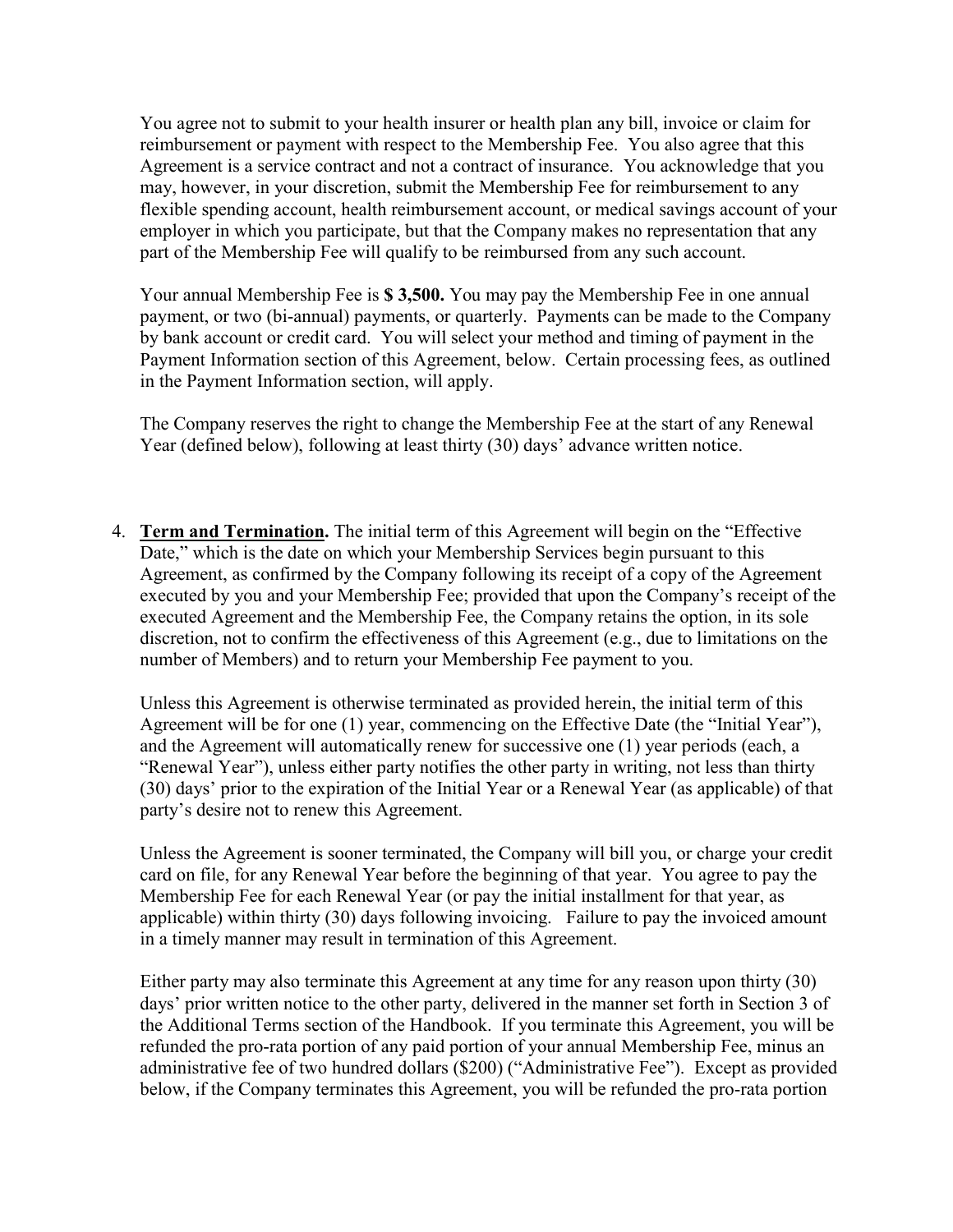of any paid portion of your annual Membership Fee, and no Administrative Fee will be due. Any pro-rated refund will be based on the number of days remaining in your Membership term (or payment period, as applicable). In the event of your death, this Agreement will immediately terminate. However, in the event that your Physician becomes unavailable for an extended period of time, the Company may seek to identify a replacement Physician as your Physician (at least temporarily) and not terminate this Agreement, in which case you will be entitled to terminate the Agreement and obtain a pro-rated refund as provided above, or continue the Agreement if the Company finds a replacement Physician.

[Remainder of Page Intentionally Left Blank]